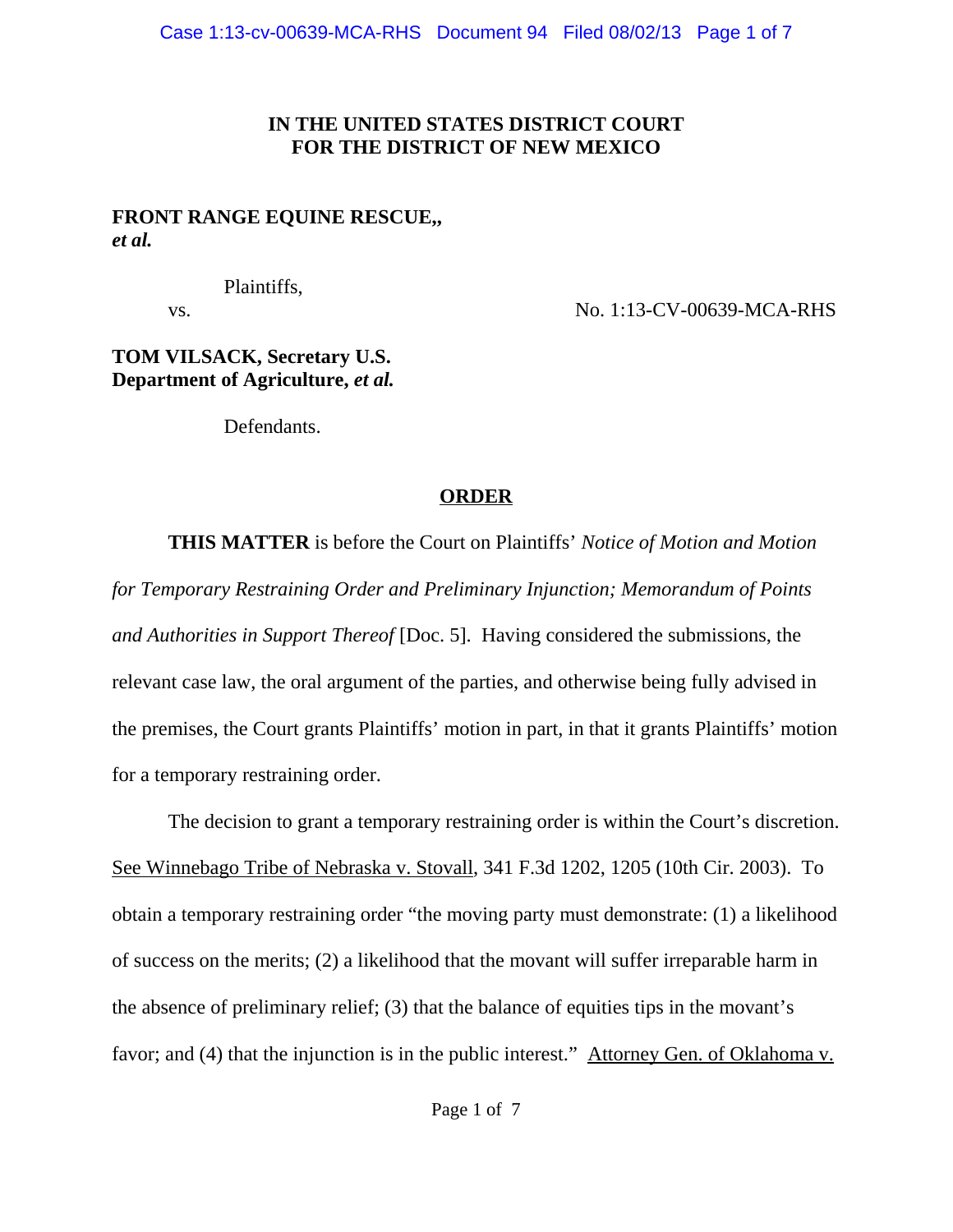Tyson Foods, Inc., 565 F.3d 769, 776 (10th Cir. 2009) (internal quotation marks and citation omitted).

The Court will first address the likelihood of success on the merits of Plaintiffs' APA and NEPA claims challenging the grants of inspection and FSIS Directive 6130.1. In this case, Plaintiffs' challenge agency action under the APA. Under the APA, the Court reviews final agency action to determine whether it is "arbitrary, capricious, an abuse of discretion, or otherwise not in accordance with law." 5 U.S.C. § 706(2)(A). Although the Court's review must be thorough, the standard of review is very deferential to the agency. Hillsdale Envtl. Loss Prevention, Inc. v. U.S. Army Corps of Engineers, 702 F.3d 1156, 1165 (10th Cir. 2012)

Beginning with FSIS Directive 6130.1, the Court concludes that the Directive constitutes final agency action as defined by the APA. The Directive appears to be FSIS's final statement regarding drug residue testing in equines. Additionally, the Directive is agency action from which rights and obligation are determined and legal consequences flow, since FSIS relied on the Directive in issuing the grants of inspection to Valley Meat and Responsible Transportation. Moreover, violations of the residue testing standards may result in a regulatory enforcement action.

The Court also concludes that the Directive is a legally relevant cause of Plaintiffs' alleged environmental harm. FSIS adopted the Directive in response to concerns regarding the potential presence in slaughtered horses of chemical residues from drugs not previously approved for use in food animals. FSIS specifically incorporated the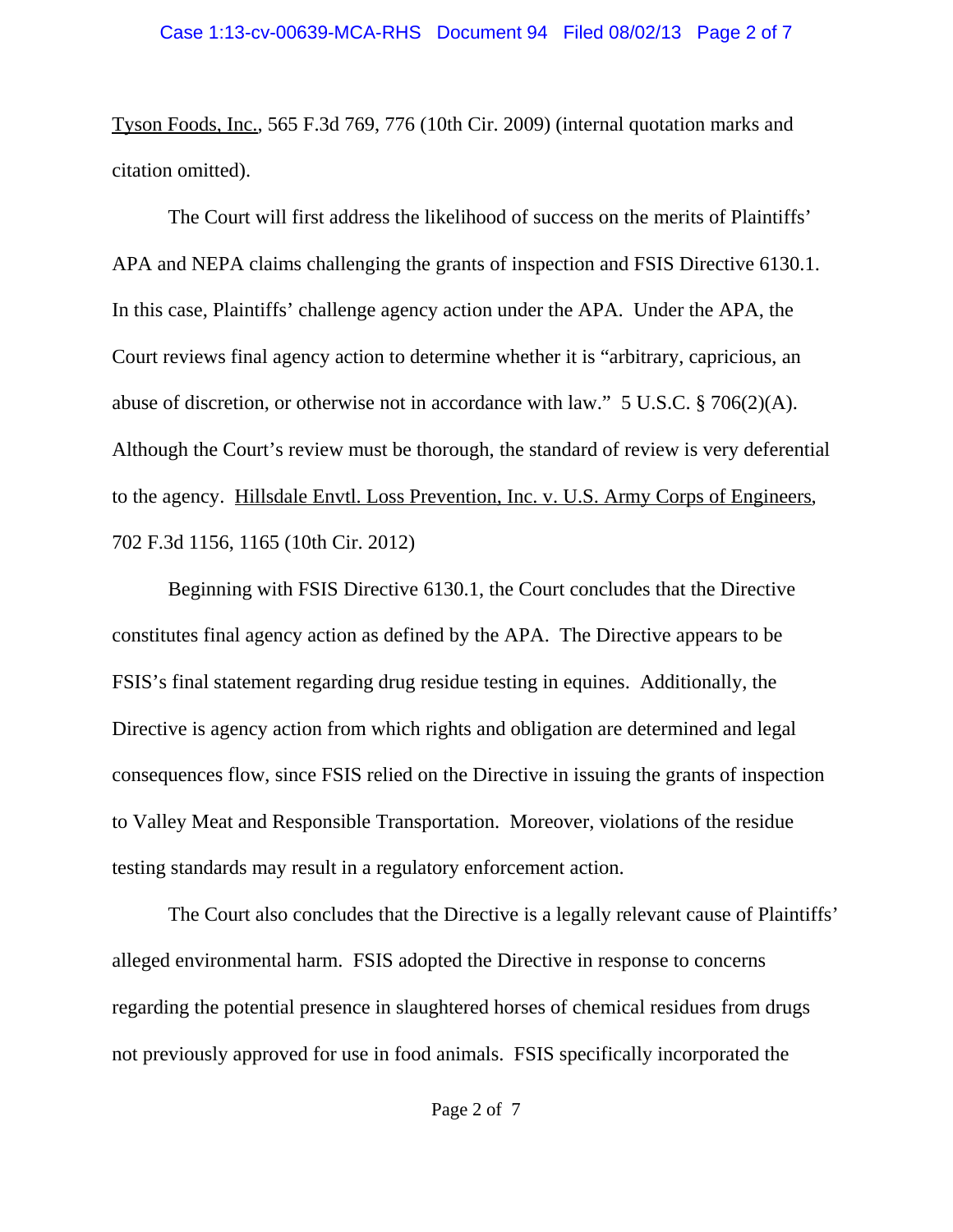### Case 1:13-cv-00639-MCA-RHS Document 94 Filed 08/02/13 Page 3 of 7

Directive into each grant of inspection and the Court is not persuaded that the Directive played no role or that it plays an insignificant role in the agency's decision to issue the grants of inspection. FSIS issued the grants of inspection to Valley Meat and Responsible Transportation, in relevant part, because it concluded that the Directive was sufficient to protect the public health and safety from the dangers posed by these drugs. Therefore, the Court finds that the evidence of causation is sufficient.

The Court next addresses whether the Directive constitutes "major Federal actions significantly affecting the quality of the human environment" under NEPA. Under 40 C.F.R. § 1508(b)(2) "major federal action" includes the "[a]doption of formal plans . . . upon which future agency action will be based." See Norton v. Southern Utah Wilderness Alliance, 542 U.S. 55, 73 (2004) (holding that the approval of a land use plan promulgated by the Bureau of land management constitutes "major federal action" under NEPA). FSIS Directive 6130.1 appears to be a formal plan or policy regarding drug residue testing in equines. Additionally, future agency action will be and indeed was based on the Directive. As previously explained, the grants of inspection were based, in relevant part, on the existence of FSIS Directive 6130.1 and future drug residue testing of equines at Valley Meat and Responsible Transportation will be based on the standards set forth in the policy.

There is no evidence in the record that FSIS relied on the categorical exclusion in adopting FSIS Directive 6130.1. Our Tenth Circuit has held that "categorical exclusions cannot be summoned as *post-hoc* justifications for an agency's decision." Utah Envtl.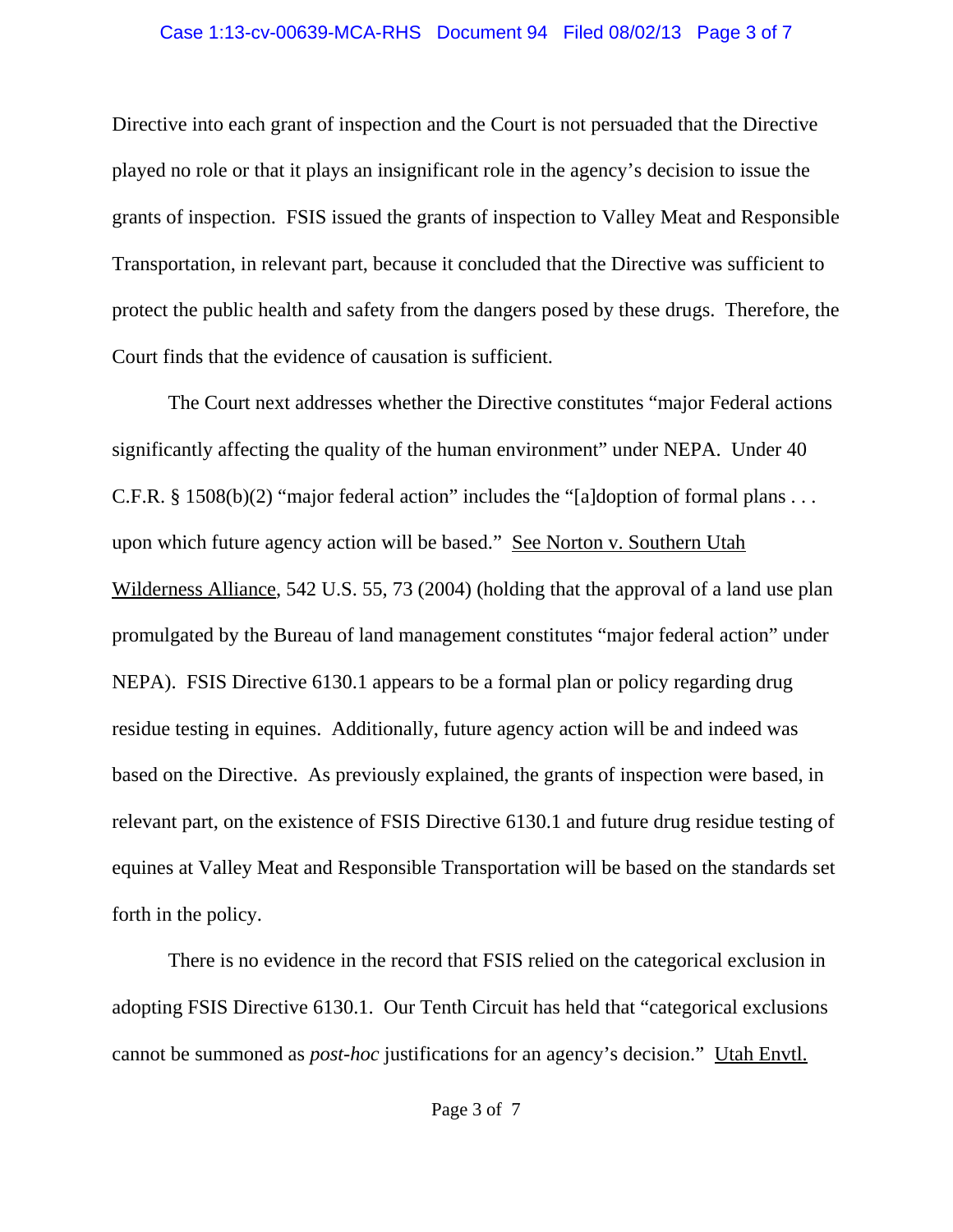Congress v. Russell, 518 F.3d 817, 825 n.4 (10th Cir. 2008). Accordingly, the categorical exclusion is inapplicable to the Directive.

Based on the foregoing, the Court concludes that Plaintiffs have established a substantial likelihood of success on the merits of their APA and NEPA claim challenging Directive 6130.1.

Turning to the grants of inspection, as previously stated, the grants of inspection were based, in relevant part, on the existence of the FSIS Directive to protect the public health and safety. The Court is not persuaded that the grants of inspection would have been issued in the absence of this Directive, the express purpose of which was to protect the public health and safety from the unique chemical residues possibly present in equines. Although the Court must afford deference to the FSIS's actions, the Court does not find credible the Federal Defendants' assertions that the grants of inspection would have been issued in the absence of the Directive given the express purpose of the Directive to protect the public health and safety and given the fact that FSIS specifically incorporated the Directive into their grants of inspection. The Court therefore concludes that Plaintiffs have established a substantial likelihood of success on the merits of their NEPA and APA claims challenging the grants of inspection.

Having determined that Plaintiffs have established a substantial likelihood of success on the merits of their claims, the Court next addresses the issue of irreparable harm. The Court acknowledges the concerns expressed in the pleadings and oral argument as to the welfare of horses, but the Court nonetheless must emphasize that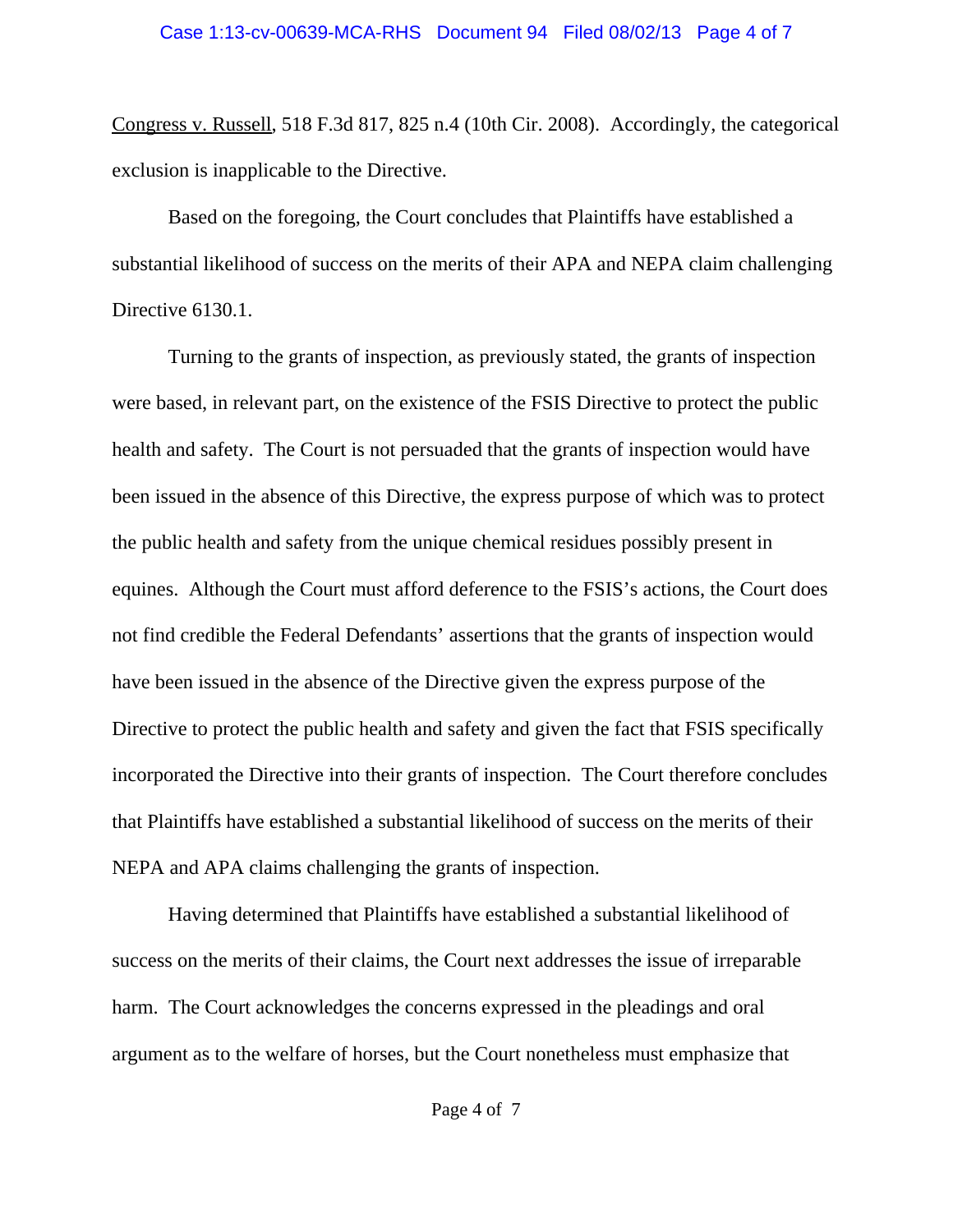### Case 1:13-cv-00639-MCA-RHS Document 94 Filed 08/02/13 Page 5 of 7

NEPA is a statute that protects the physical environment and, therefore, the harm with which we are concerned is the risk of harm to the physical environment. Plaintiffs must establish that irreparable harm to the physical environment is *likely* in the absence of a temporary restraining order. See Winter v. Natural Resources Defense Council, Inc., 555 U.S. 7, 22 (2008). "Purely speculative harm will not suffice, but [a] plaintiff who can show a significant risk of irreparable harm has demonstrated that the harm is not speculative and will be held to have satisfied this burden." Crowe & Dunlevy, P.C. v. Stidham, 640 F.3d 1140, 1157 (10th Cir. 2011) (internal quotation marks and citation omitted).

Plaintiffs have submitted evidence of environmental harm at commercial horse slaughter facilities that operated in the United States prior to the defunding of inspectors in fiscal year 2006. [See. Doc. 13] This environmental harm included blood spills, improper disposal of animal parts and carcasses, noxious odors, and the leeching of horse effluent into the local water supply and waterways. [Id.] These harms are compounded by the presence of chemical residues in equines that are not otherwise present in other amenable species subject to slaughter. Evidence has been proffered that a majority of horses subject to slaughter are administered a variety of pharmaceutical drugs not approved for use in food animals, the effects of which could adversely effect the physical environment. The Court concludes that Plaintiffs have fulfilled their burden to prove that environmental harm is likely to occur in the absence of the issuance of a temporary restraining order.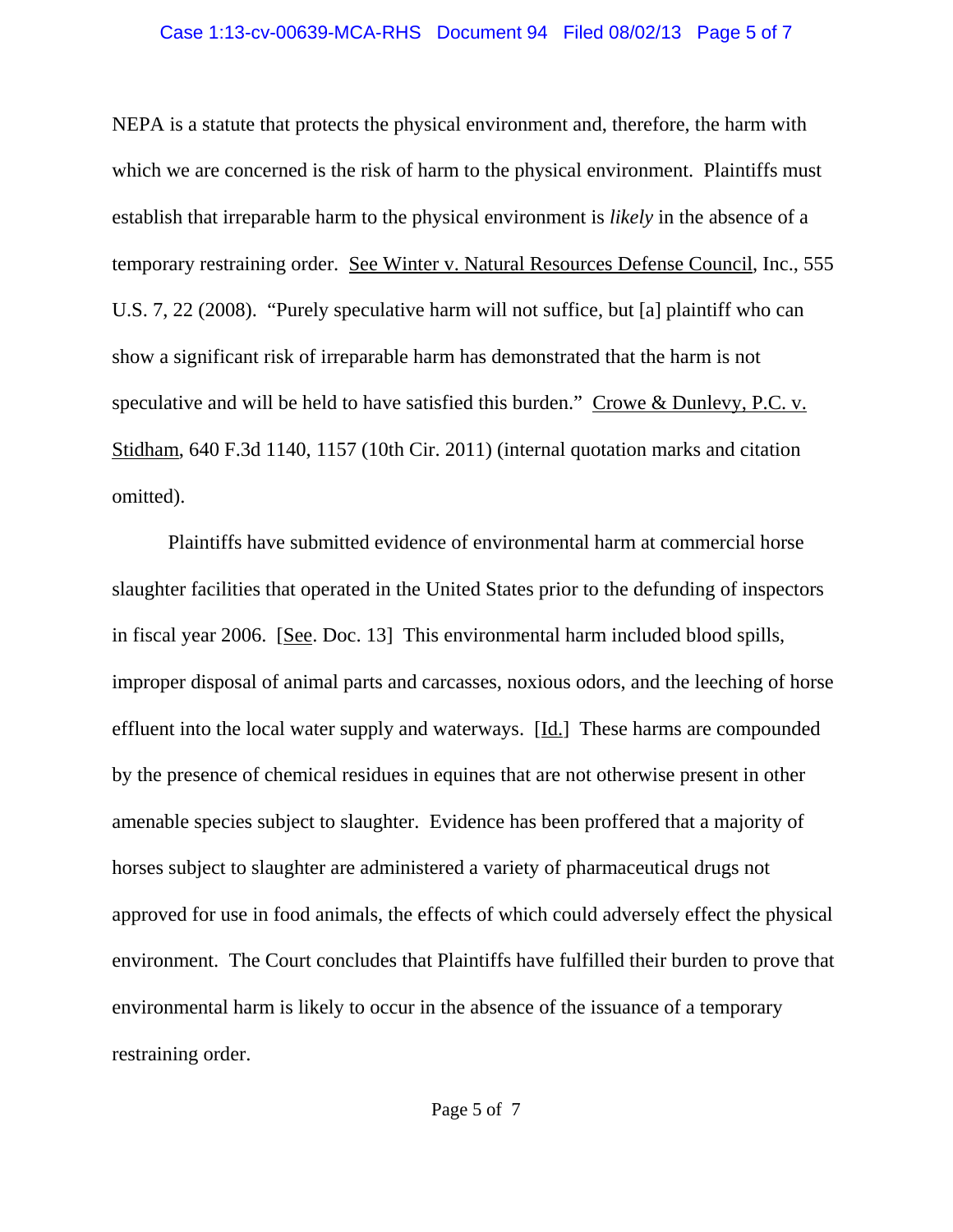#### Case 1:13-cv-00639-MCA-RHS Document 94 Filed 08/02/13 Page 6 of 7

Turning to the balance of the harms, the Court recognizes that Valley Meat and Responsible Transportation will suffer significant economic harm if they are prohibited from operating during the pendency of the present litigation. However, the Court concludes that the environmental harms posed by commercial horse slaughter without adequate NEPA review outweigh the legitimately incurred costs to defendants resulting from a temporary restraining order.

Finally, the Court concludes that the issuance of a temporary restraining order is not adverse to the public interest. "[T]he public has an undeniable interest in the [government's] compliance with NEPA's environmental review requirements and in the informed decision-making that NEPA is designed to promote." Colorado Wild Inc. v. U.S. Forest Service, 523 F.Supp.2d 1213, 1223 (D. Colo. 2007). The Court recognizes that the public also has an interest in the enforcement of the Federal Meat Inspection Act and its implementing regulations, but concludes that this interest is outweighed by the risk of environmental harms posed by the commencement of commercial horse slaughter in the absence of NEPA review.

For the foregoing reasons, the Court concludes that Plaintiffs are entitled to a temporary restraining order as follows:

**IT IS THEREFORE ORDERED** that Plaintiffs' *Notice of Motion and Motion for Temporary Restraining Order and Preliminary Injunction; Memorandum of Points and Authorities in Support Thereof* [Doc. 5] is **GRANTED IN PART**.

**IT IS FURTHER ORDERED** that the Federal Defendants are enjoined from